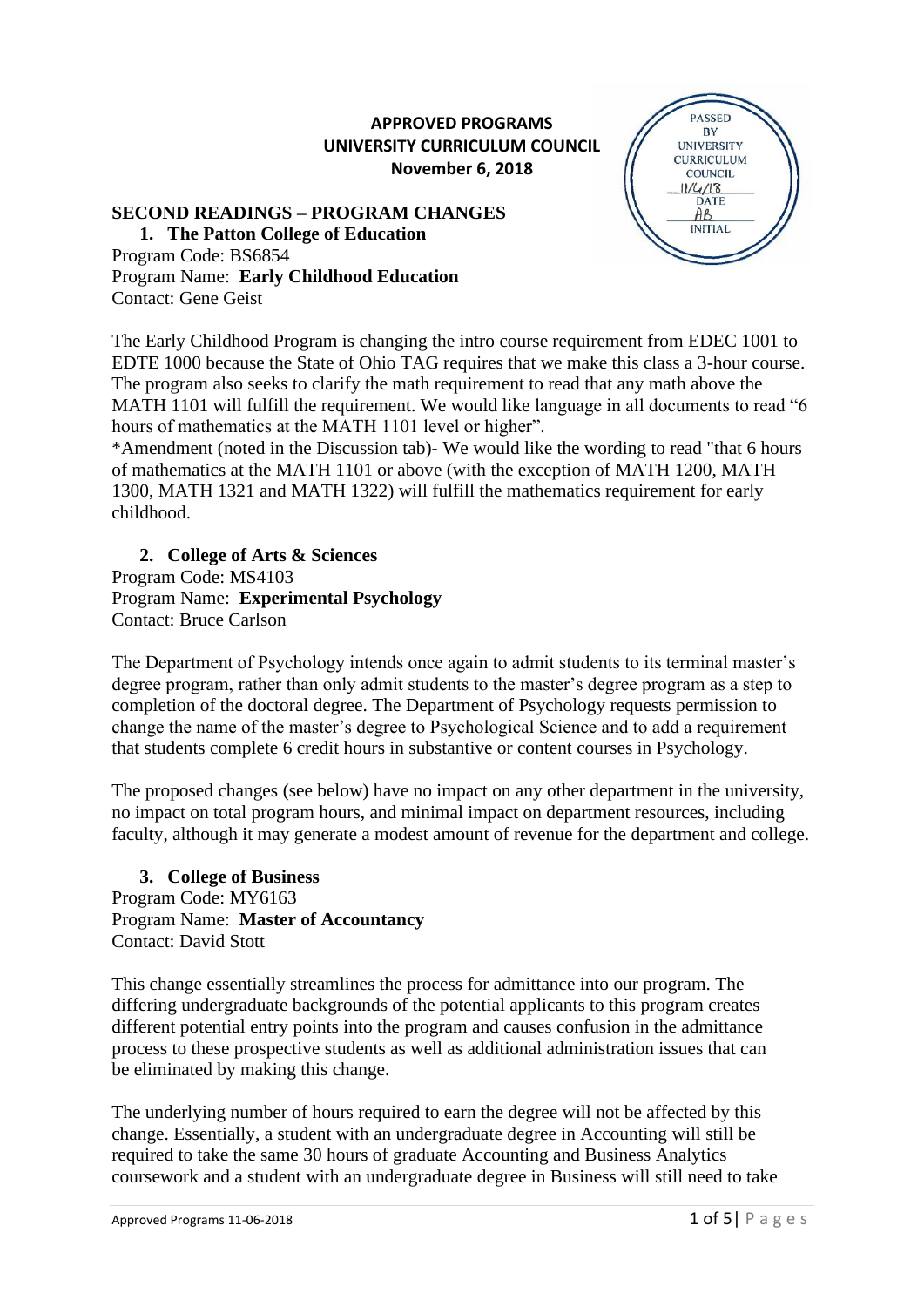those same 30 hours plus the 12 additional graduate hours that satisfy the equivalency to an undergraduate degree in Accounting, this change simply allows for one entry point into the program (proposed to be 42 hours) and then the waiver of up to 12 of those hours depending on the undergraduate background of the applicant.

## **4. College of Communication**

Program Code: BC5363 Program Name: **Communication Studies**  Program Contact: Jerry Miller

We are making the proposed changes to both of our B.S.C. programs, Athens and Regional Campus. The proposed change is simply removing the 1- hour COMS 1020 Introduction to Communication Studies Course as it has become irrelevant since most of our COMS students are taking or have taken UC 1900.

### **5. College of Communication**

Program Code: BC5364 Program Name: **Communication Studies Regional Campuses** Program Contact: Jerry Miller

We are making the proposed changes to both of our B.S.C. programs, Athens and Regional Campus. The proposed change is simply removing the 1- hour COMS 1020 Introduction to Communication Studies Course as it has become irrelevant since most of our COMS students are taking or have taken UC 1900.

#### **6. College of Health Sciences & Professions**

Program Code: MS8174 Program Name: **Athletic Training** Program Contact: Sally Marinellie

We are requesting revisions to the new professional Master's of Science in Athletic Training. After meeting with various stakeholders for our program including medical centers, future employers, and the program medical director, we identified some minor changes for the program that will make the program stronger. These changes will benefit the student's clinical preparation and didactic experiences while maintaining a proper credit load. The changes include:

PT 7400 Evidence-Based Practice in PT instead of AT 5030 Evidence-Based Practice in AT. Repeating AT 5910 Clinical Immersion in the spring semester

Dropping the interprofessional education (IPE) elective and the general elective from spring semester year two of the program.

*Current hours = 59*  AT 5030 replaced with PT 7400 (+1 credit hour) AT 5910 will repeat (+ 6 credit hours) Remove IPE elective (-2 credit hours) Remove elective in spring of year 2 (-3 credit hours)

*Net increase = 2 credit hours (61)*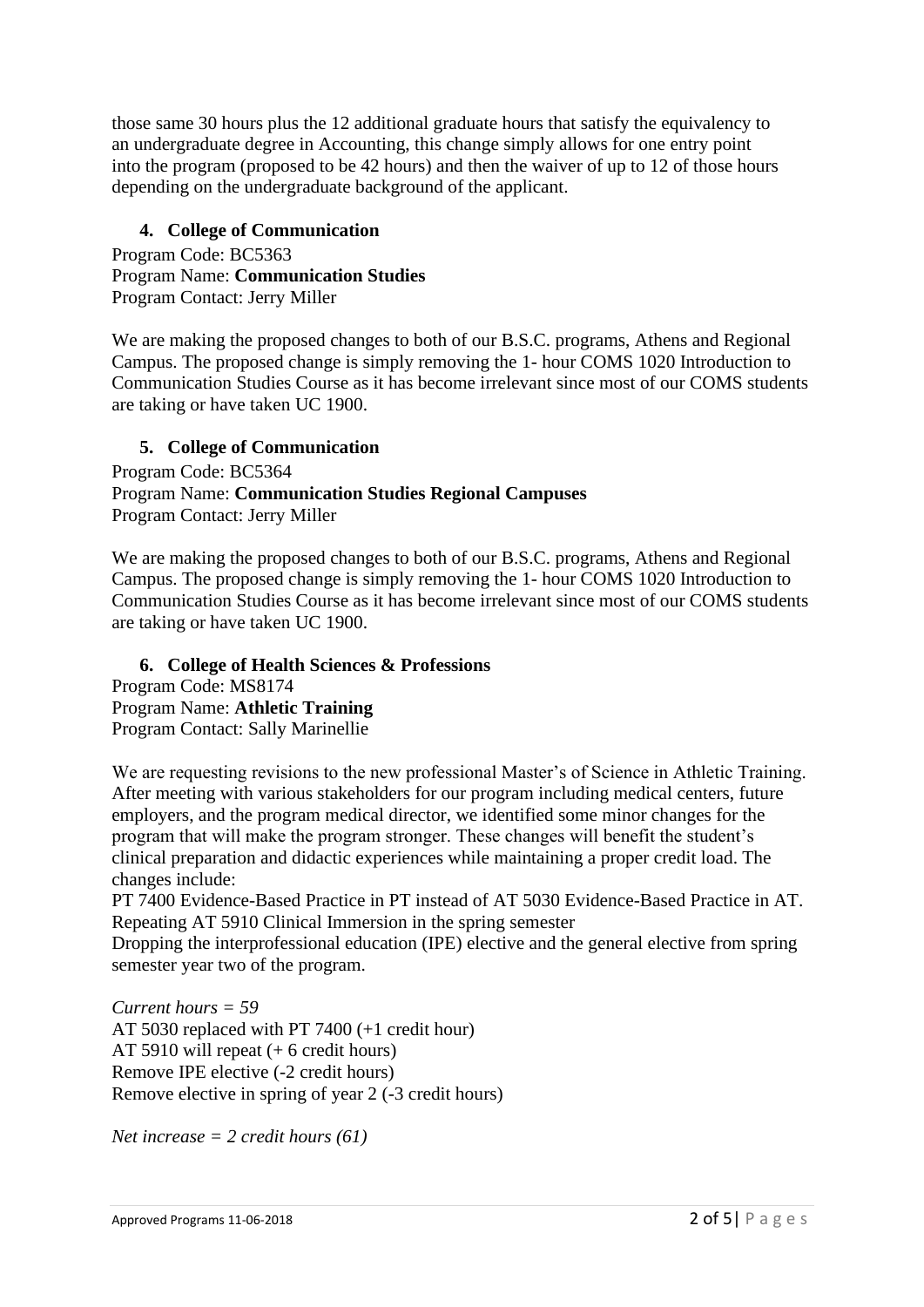#### **7. College of Health Sciences & Professions**  Program Code: MA5326 Program Name: **Speech-Language Pathology** Program Contact: Joann Benigno

The faculty members in Communication Sciences and Disorders (CSD) are proposing to increase the minimum credit hours associated with our Speech-Language Pathology Externship course, CSD 6910. The proposed change in this course will increase the minimum number of credit hours to earn the degree from 67 to 69, a total of 2 credit hours if taken one semester, or an increase from 67 to 71, a total of 4 credit hours if taken two semesters. There will be no anticipated impact on resource requirements, faculty, or other departments.

The minimum credits depend on whether students are pursuing Track A or Track B. The vast majority of our students pursue Track B (two externships--one in the schools and one in an adult facility). Students pursuing Track A only complete one externship because they also complete a master's thesis. The proposed change in this course will increase the minimum number of credit hours to earn the degree from 67 to 69, a total of 2 credit hours if taken one semester (Track A), or an increase from 67 to 71, a total of 4 credit hours if taken two semesters (Track B).

#### **8. College of Health Sciences & Professions**

Program Code: BS6260

Program Name: **Environmental Health Science** Program Contact: Michelle Morrone

There are four reasons for these changes:

1. The Environmental Health Science (EH) program is accredited by the National Environmental Health Science and Protection Accreditation Council (EHAC). In 2016, EHAC revised its requirements and we are redesigning the EH major to align with the new requirements.

2. The existing program does not match the needs of the EH profession. The revised program includes cross-cutting environmental health topics that are more relevant for contemporary EH professionals.

3. The existing program does not offer students much flexibility in course selection. The revised program gives students more choices to fulfill the degree.

4. Several of the courses in the existing program are no longer offered and new courses have been created, so the revisions refresh the curriculum.

The revisions will increase the minimum credit hours required for the major from 107 to 108. (A comprehensive list of the changes can be located in OCEAN 1.9.)

## **SECOND READINGS – NEW PROGRAMS**

## **1. College of Arts & Sciences**

Program Code: ORXX15

#### Program Name: **Urban Planning & Sustainability**

Contact: Edna Wangui

The Urban Planning and Sustainability minor will provide students with a basic understanding of urban environments and how communities can support the three main components of sustainability: environmental quality, economic development, and social equity. This minor is 18 hours.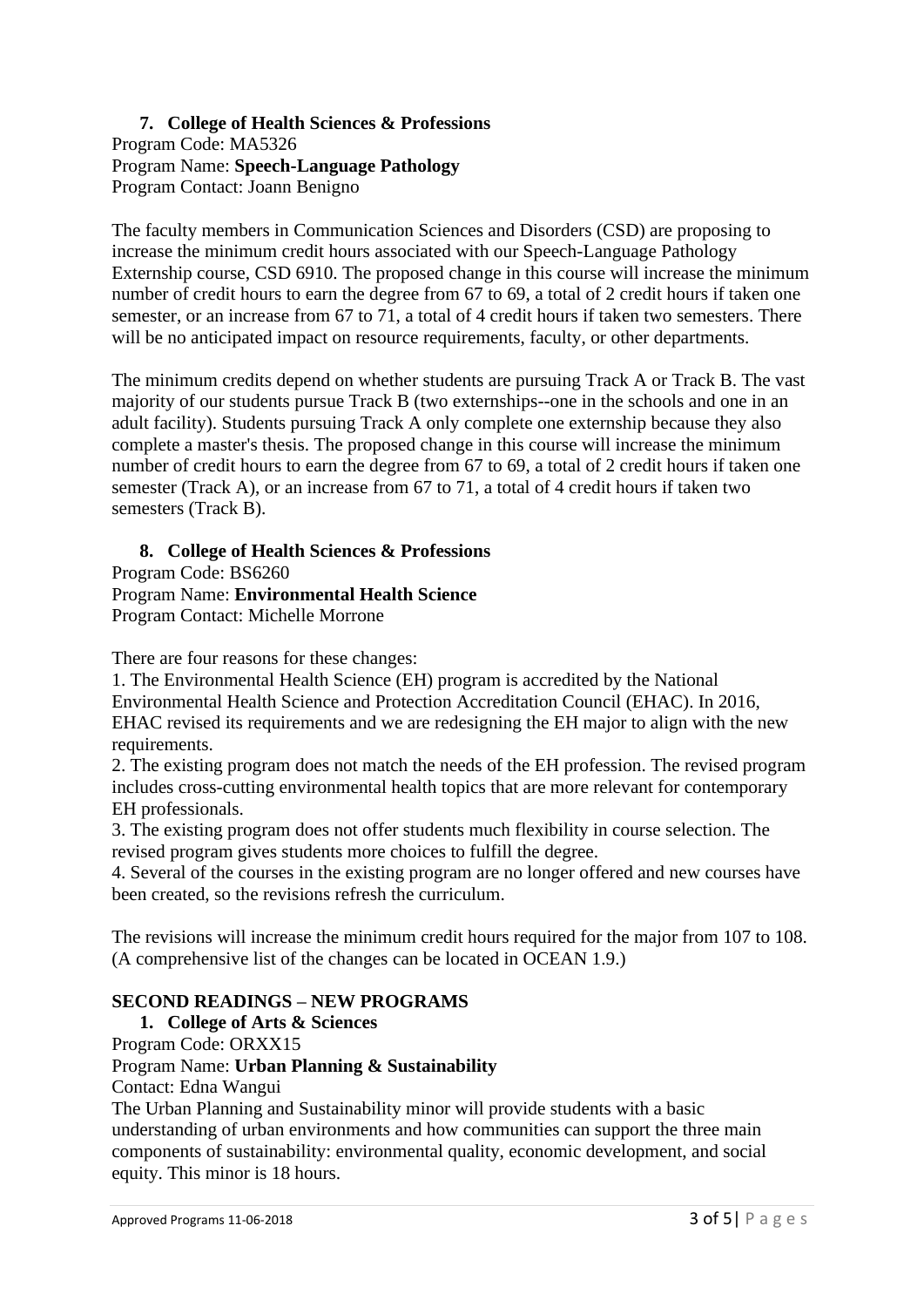Foundations: GEOG 2500 Planning and the City

THREE of the following core courses (9 credits) GEOG 3260 Urban Geography GEOG 3500 Land Use Planning GEOG 4560 The City and the Environment GEOG 4520 Environmental and Sustainability Planning

TWO electives (6-8 hours) Courses used to complete your core course requirements cannot also be used as an elective.

We would like students to be able to share a maximum of 2 courses, or 7 credits, between Geography minors (including ORXX15, ORXX16, OR4231, and OR4233).

# **2. College of Arts & Sciences**

Program Code: ORXX16 Program Name: **Globalization & Development** Contact: Edna Wangui

The globalization and development minor provide students with an understanding of contemporary global issues and a framework for key issues in national and international development especially as it relates to developing countries. The minor emphasizes an integrated approach to studying the relationship of global change to individual and community well-being. This minor is 18 hours.

Foundation Courses: Take one of the following: (3 credits) GEOG 1200 Intro to Human Geography GEOG 1310 Globalization and the Developing World GEOG 2400 Environmental Geography

Regional Geography: Take one of the following: (3 credits) GEOG 3310 Geography of Africa GEOG 3330 Appalachia: Land and People GEOG 3350 Geography of Latin America GEOG 3380 Geography of Asia

Core Requirement: Take one of the following: (3 credits) GEOG 3290 World Economic Geography GEOG 3400 Geographies of Development

Electives: Take 3 from a list of electives (see OCEAN 1.9 for complete list)- Courses used to complete regional or core requirements cannot be used as an elective.

We would like students to be able to share a maximum of 2 courses, or 7 credits, between Geography minors (including ORXX15, ORXX16, OR4231, and OR4233).